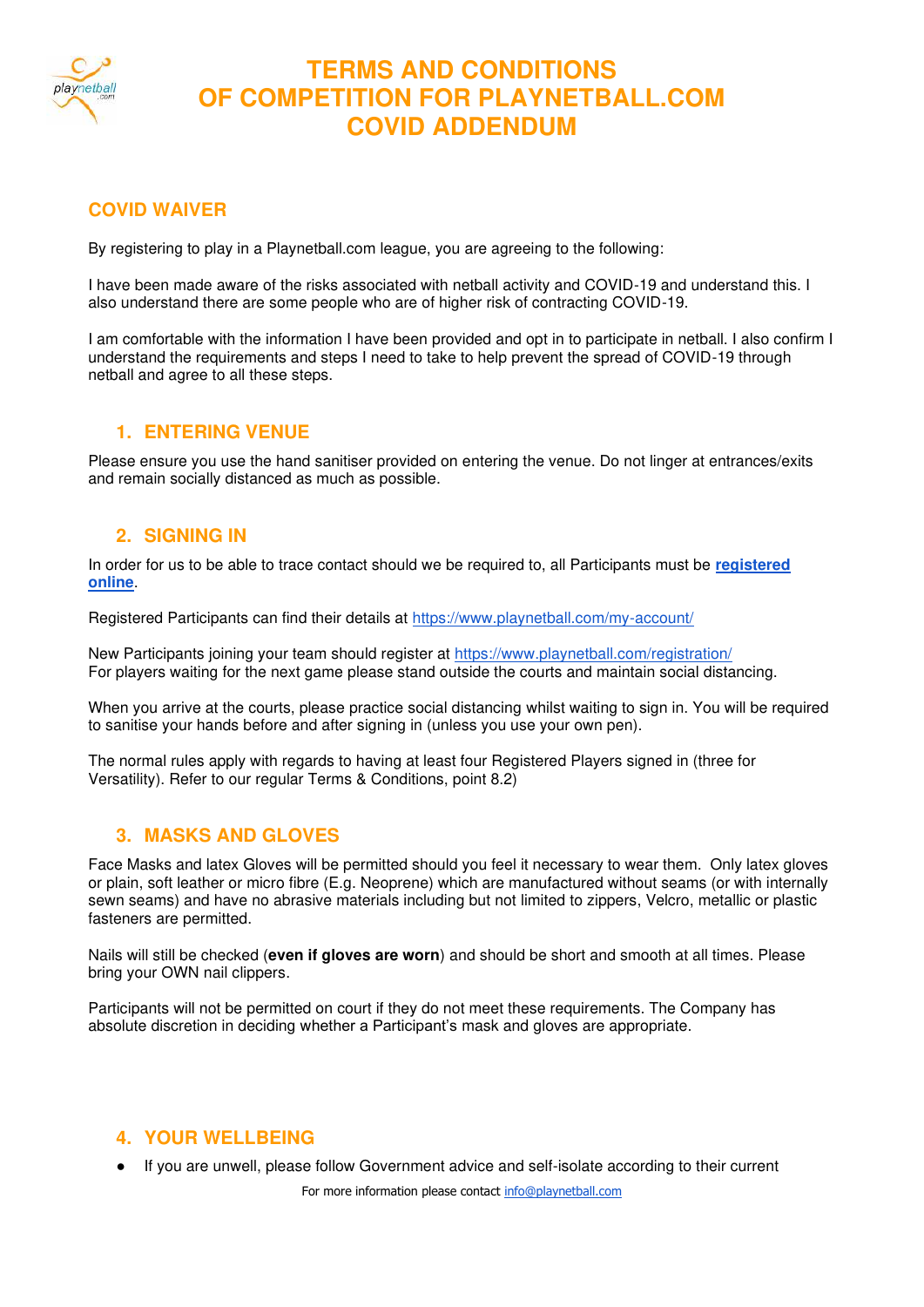

# **TERMS AND CONDITIONS OF COMPETITION FOR PLAYNETBALL.COM COVID ADDENDUM**

guidelines<https://www.gov.uk/coronavirus>

- If you are suffering with symptoms, please only attend your game if you have a negative PCR test taken within the previous 48 hours. You may be asked to provide this proof at the courts.
- Where we are notified of a confirmed COVID-19 case, we will notify you using the contact details you provided during registration.

### **5. BIBS**

Teams are required to provide their own set of **reversible** bibs. Teams without their own bibs may not be allowed to play and a forfeit fee may be charged in this instance. If you would like help sourcing reversible bibs, please contact [cassie@playnetball.com.](mailto:cassie@playnetball.com) Players should keep bib sharing to an absolute minimum.

## **6. SHORT OF PLAYERS / FORFEITED GAMES**

If you are short of players please use our **Facebook page** to find fill in players or ask your umpire as soon as you arrive and they will help ask the teams playing before your game in case there are players who'd like to stay on.

Please note that forfeit fees are still applicable. If you need to forfeit please provide as much time as possible so we can notify the other team not to show up or arrange a fill in team.

### **7. END OF GAME "Thanks" AND SCORE CHECK**

Use "thanks" and/or "good game" in place of a hand shake. Teams may feel comfortable with a foot tap or elbow bump, be mindful and check in first.

Captains will be asked to confirm/agree the scores with the umpires and to sign the scorecard.

# **8. FEEDBACK**

Be mindful that this is new territory for us all, so please be respectful and patient.

If at any stage you wish to provide feedback, praise or constructive ideas please use the following channels:

- Talk to your Umpire or Site Manager
- Email info@playnetball.com
- Email our Covid-19 officer: [cassie@playnetball.com](mailto:cassie@playnetball.com)

#### **Stay healthy, look after yourself and be kind to one another.**

**Thanks for your ongoing support and understanding at this time, we will keep you updated if and when there are significant changes.**